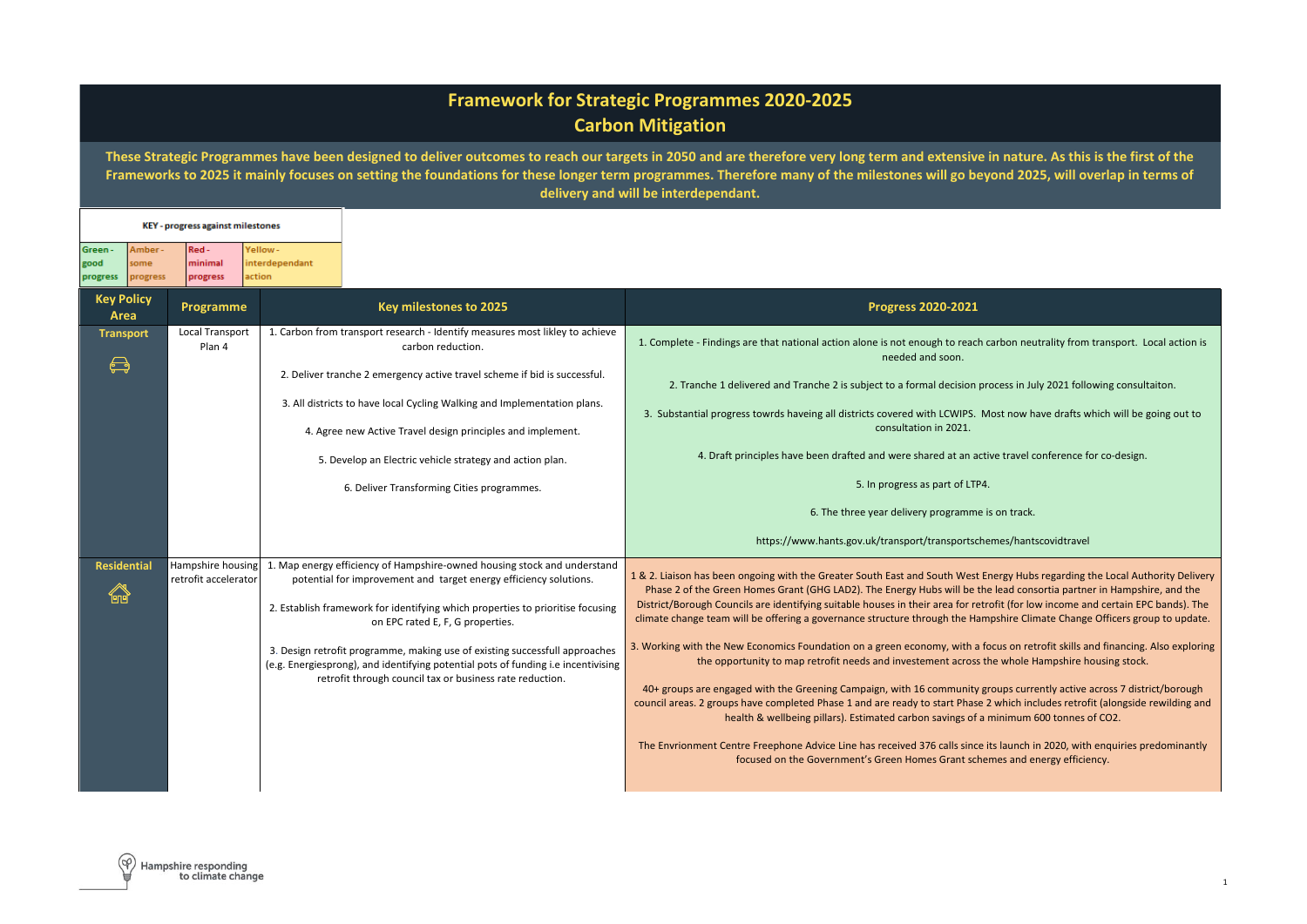| <b>Buildings &amp;</b><br><b>Infrastructure</b>                 | <b>Strategic Planning</b><br>to support climate<br>change | 1. Working with the Hampshire & Isle of Wight Planning Officers' Group to<br>develop a consistent approach with districts for setting energy efficiency levels<br>on both domestic and commerical developments.<br>2. Working with the Hampshire & Isle of Wight Planning Officers' Group to<br>develop practical guidance for planning authorities on how to leverage<br>planning requirements to drive climate action.<br>3. Encourage land use planning that take into account carbon sequestration,<br>renewables, nature, agriculture and promotes net environmental gain.<br>4. Encourage local authorities within the county to use their planning and<br>procurement powers to support the development of the zero carbon homes<br>market in the region. | Engagement with the Local Planning Authorities through HIPOG has commenced.<br>Looking to suggest that a sub-group be established to look at these issues in 2022.                                                                                                                                                                                                                                                                                                                                                                                                                                                                                                                                                                                                                                                                                                                                                                                                                                               |
|-----------------------------------------------------------------|-----------------------------------------------------------|------------------------------------------------------------------------------------------------------------------------------------------------------------------------------------------------------------------------------------------------------------------------------------------------------------------------------------------------------------------------------------------------------------------------------------------------------------------------------------------------------------------------------------------------------------------------------------------------------------------------------------------------------------------------------------------------------------------------------------------------------------------|------------------------------------------------------------------------------------------------------------------------------------------------------------------------------------------------------------------------------------------------------------------------------------------------------------------------------------------------------------------------------------------------------------------------------------------------------------------------------------------------------------------------------------------------------------------------------------------------------------------------------------------------------------------------------------------------------------------------------------------------------------------------------------------------------------------------------------------------------------------------------------------------------------------------------------------------------------------------------------------------------------------|
| <b>Energy</b><br><b>Generation &amp;</b><br><b>Distribution</b> | Renewable energy<br>generation<br>accelerator             | 1. Mapping of opportunities for renewable energy generation across the<br>County, including for example, commercial and industrial large roof sites.<br>2. Liaise with LEP's, Energy Hubs etc to identify funding opportunities,<br>partnerships and expertise.<br>3. Identify key stakeholders, partners, business decision-makers etc for<br>opportunities for joint working.<br>4. Set up monitoring and reporting structure to identify how many feasibility<br>studies are converted.                                                                                                                                                                                                                                                                       | 1. A project has been initiated with the University of Southampton to map the current and future energy Landscape for the wider<br>Hampshire area. A gap analysis will form the basis for a future-looking energy strategy.<br>2,3&4. Ongoing engagement with LEPs, Energy Hubs etc. Community energy work is supporting renewble energy generation in<br>Hampshire and the New Economics Foundation (NEF) work is looking at skills and financing, alongside mapping key stakeholders<br>and partners going forward.<br>4. The Solar Together Hampshire scheme had above average registrations and acceptances of the solar PV and battery storage<br>offer, with an acceptance rate of 19% versus a target of 15%. 8,242 residents registered their interest for the scheme, with 1,567<br>residents continuing to accept. The supplier auction secured an average 36% discount compared to current market rates. It is<br>expected that approximately 1,000 tonnes of carbon can be saved through the scheme. |
| <b>Energy</b><br><b>Generation &amp;</b><br><b>Distribution</b> | 'Support and Scale'<br>Community energy<br>programme      | 1. Review outcome of Community Energy South project to identify<br>opportunities going forward for new community energy projects, providing<br>community resilience.<br>2. Design a targeted technical support programme around the findings,<br>building awareness for community groups, and providing information or<br>financing routes                                                                                                                                                                                                                                                                                                                                                                                                                       | 1&2. The CES project is on track and underway, providing first step support to the top 5 most developed community groups.<br>Guidance is being produced to include, for example, technical, legal, governance and funding aspects. Masterclasses were<br>delivered to over 90 individuals to introduce commuity energy. Also, developing a pilot project to act as a guide for other<br>community groups going forward. Discussions underway for next steps for a strategic programme.                                                                                                                                                                                                                                                                                                                                                                                                                                                                                                                           |
| <b>Energy</b><br><b>Generation &amp;</b><br><b>Distribution</b> | <b>Energy Innovation</b><br>Zone                          | 1. Identify critical local energy issues which could be addressed to unlock a<br>more resilient energy system for Hampshire.<br>2. Design the Energy Innovation Zone concept and proposal, securing buy-in<br>from relevant parties.<br>3. Submit funding application to Central Government.                                                                                                                                                                                                                                                                                                                                                                                                                                                                     | 1-3. This work can only start after the work with Southampton University (see above) and New Economics Foundation is<br>completed.<br>Due to start in 2022.<br>2-3. Will review relevance of an "Energy Innvovation Zone" based on work and engagement with LEPs etc.                                                                                                                                                                                                                                                                                                                                                                                                                                                                                                                                                                                                                                                                                                                                            |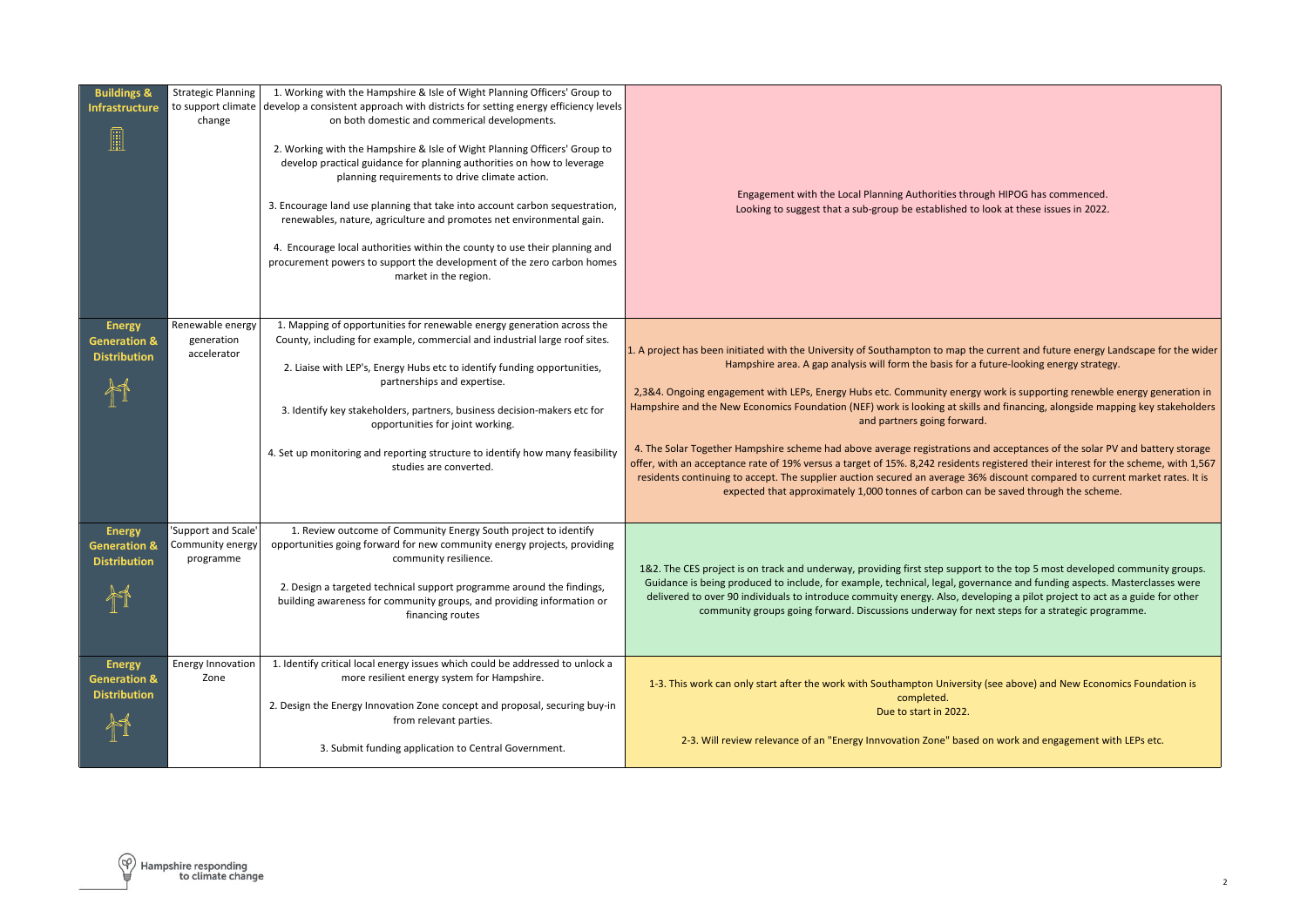| Waste &<br>circular<br>economy<br>᠘                  | Work with districts<br>within Hampshire<br>Waste Partnership<br>to transition<br>towards a carbon-<br>driven waste<br>system | Consistent recycling collections due to be introduced nationally from 2023.                                                                                                                                                                                                                                                                                                                                                                                        | Woods report analysing the optimum recycling collection system for Hampshire authorities finalised in early 2021. Carbon<br>impacts was a key factor used in scoring the available collection options.                                                                                                                                                                                                                                                                                                                                                                                                                                                                                                                                                                                                                                                                                                                                                                                                                                                                                                                                                                                                                                                                                                                                                                                                                                                                                                                                            |
|------------------------------------------------------|------------------------------------------------------------------------------------------------------------------------------|--------------------------------------------------------------------------------------------------------------------------------------------------------------------------------------------------------------------------------------------------------------------------------------------------------------------------------------------------------------------------------------------------------------------------------------------------------------------|---------------------------------------------------------------------------------------------------------------------------------------------------------------------------------------------------------------------------------------------------------------------------------------------------------------------------------------------------------------------------------------------------------------------------------------------------------------------------------------------------------------------------------------------------------------------------------------------------------------------------------------------------------------------------------------------------------------------------------------------------------------------------------------------------------------------------------------------------------------------------------------------------------------------------------------------------------------------------------------------------------------------------------------------------------------------------------------------------------------------------------------------------------------------------------------------------------------------------------------------------------------------------------------------------------------------------------------------------------------------------------------------------------------------------------------------------------------------------------------------------------------------------------------------------|
| <b>Natural</b><br>environment<br>⊘                   | Carbon<br>sequestration<br>opportunities                                                                                     | 1. Understand the role of carbon sequestration and agree a monitoring and<br>measurement framework.<br>2. Map out all potential areas for action.<br>3. Maximise appropriate opportunities for tree planting, rewilding, and<br>biodiversity net gain etc to support carbon sequestration.                                                                                                                                                                         | State of Natural Environment report published:<br>https://documents.hants.gov.uk/hampshire2050/StateofNaturalEnvironmentReport.pdf<br>- Annual Biodiversity Monitoring Report updated and Ecological Network Mapping updated.<br>- Carbon storage mapping (by habitat type) available to inform habitat restoration/re-creation proposals.<br>- Hampshire Spatial Framework for the environment and infrastructure work commissioned (March 2021) and due to be<br>completed by July 2021: https://hampshire-spatial-framework-luc.hub.arcgis.com/<br>- Work started on calculation of baseline carbon sequestration on the HCC green estate in 2020.<br>-1351 trees were planted in the 2020/21 season. Assuming each one of these trees reaches 40cms diameter (an estimated 20<br>years growth) 1351 new trees will have absorbed 18,942,688.5 kgs of CO2.<br>- The Hampshire Tree Strategy was published in early 2020. A review of tree planting opportunities across the HCC rural estate<br>has identified areas for future schemes to assist in the delivery of the Tree Strategy and mitigate for the impacts of Ash Dieback.<br>A Hampshire Tree Strategy Action Plan is now being developed in liaison with the Forestry Commission, the Woodland Trust and<br>other partners so that delivery of the strategy will link in with current and emerging policies and requirements around<br>environmental net gain and local nature recovery strategies as set out in the Environment Bill and respond to the effects of Ash<br>Dieback. |
| <b>Business &amp;</b><br><b>green economy</b><br>i & | Energy Efficiency in<br>SME's                                                                                                | 1. Identify SME's and networks.<br>2. Scope out resources and information already available, to produce<br>information about energy efficency aimed at businesses.<br>3. Working group with businesses to establish where HCC can support.<br>4. Set up apprenticeship and training schemes.<br>5. Link with local energy efficiency businesses.<br>6. Establish how to set up a measurable baseline in order to set up a voluntary<br>emissions reduction target. | 1-6. This work can only start after the work by New Economics Foundation is completed.<br>Due to start in 2022.                                                                                                                                                                                                                                                                                                                                                                                                                                                                                                                                                                                                                                                                                                                                                                                                                                                                                                                                                                                                                                                                                                                                                                                                                                                                                                                                                                                                                                   |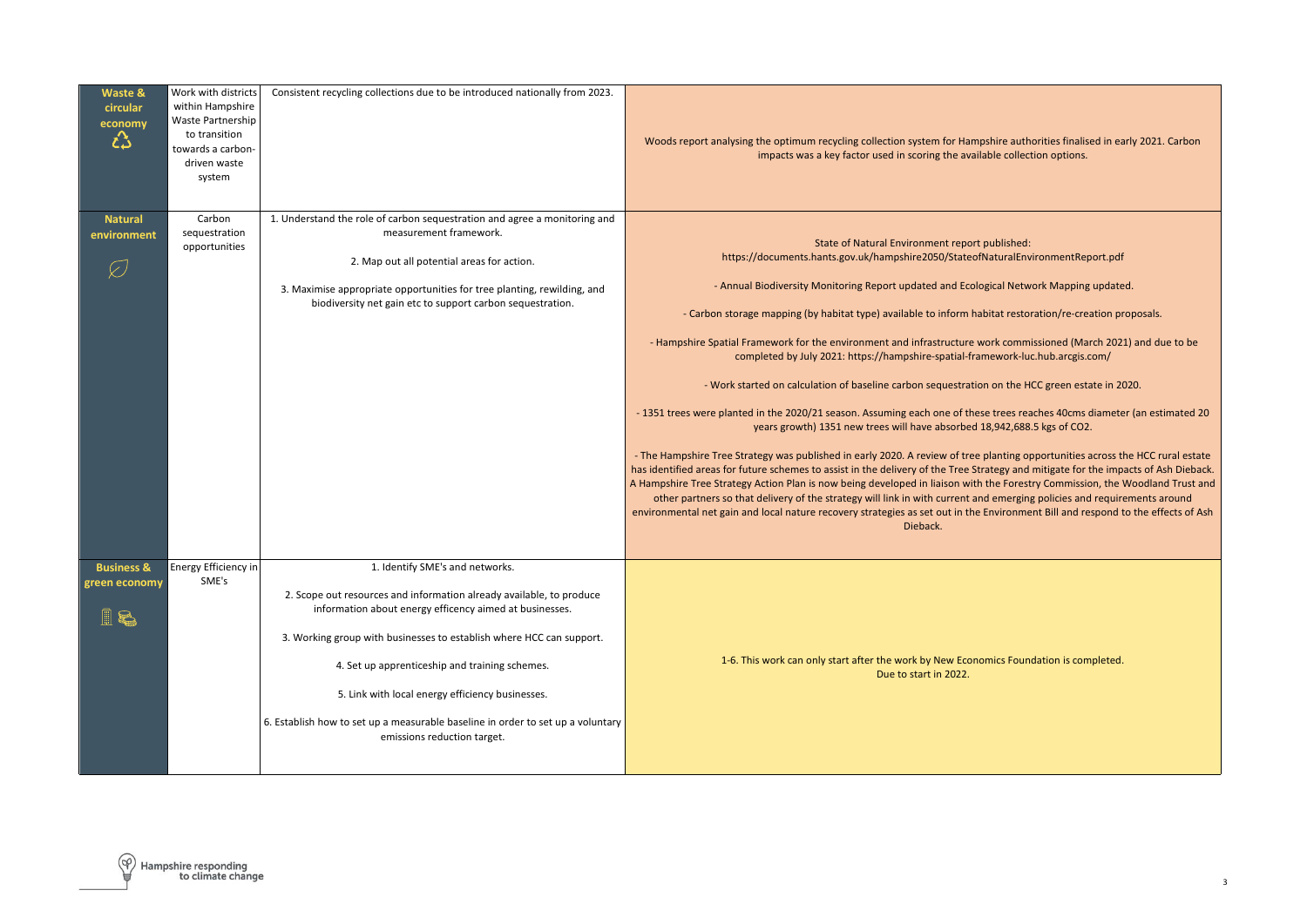| <b>Business &amp;</b><br>green economy | Developing a<br>Hampshire green<br>economy | 1. Working with SME's etc, including those in rural areas, to understand the<br>opportunites to develop a green economy in Hampshire.                                   | The Council partnered with Hubbub to host a Green Recovery event for the Hampshire 2050 Partnership . Subsequently, work<br>has been underway with the New Economics Foundation (NEF), aiming to improve living standards, rather than targeting GVA<br>growth, by supporting the creation of good, secure jobs, and reducing emissions.                                                                                                                                                                                                                                                                                                                                                                                                                           |
|----------------------------------------|--------------------------------------------|-------------------------------------------------------------------------------------------------------------------------------------------------------------------------|--------------------------------------------------------------------------------------------------------------------------------------------------------------------------------------------------------------------------------------------------------------------------------------------------------------------------------------------------------------------------------------------------------------------------------------------------------------------------------------------------------------------------------------------------------------------------------------------------------------------------------------------------------------------------------------------------------------------------------------------------------------------|
|                                        |                                            |                                                                                                                                                                         | The green recovery framework with NEF has so far included:<br>- Reviewing the current state of jobs and skills required for a Green Economy.<br>- Understanding the wider implications for economic recovery on all sectors of society youth, deprivation etc.<br>- Interviewing key stakeholders within HCC, the Hampshire 2050 Partnership and some key figures.<br>- Identifying 'skills' as the single category for a deep dive analysis.<br>- Undertaking a Multi-Criteria Assessment framework survey to assess priority areas/actions with the Hampshire 2050<br>Partnership.<br>- Developing Policy Labs with key stakeholders to focus on Skills and Retrofit.<br>More work will be needed in 2022 to work with partners to deliver outcomes of NEF work. |
| <b>Business &amp;</b><br>green economy | Retrofit training                          | 1. Engage with Hampshire Futures etc to help set up construction and<br>engineering training on retrofitting i.e commissioning and maintenance of<br>heat pump systems. | This work can only start after the work by New Economics Foundation is completed.<br>Due to start in 2022.                                                                                                                                                                                                                                                                                                                                                                                                                                                                                                                                                                                                                                                         |

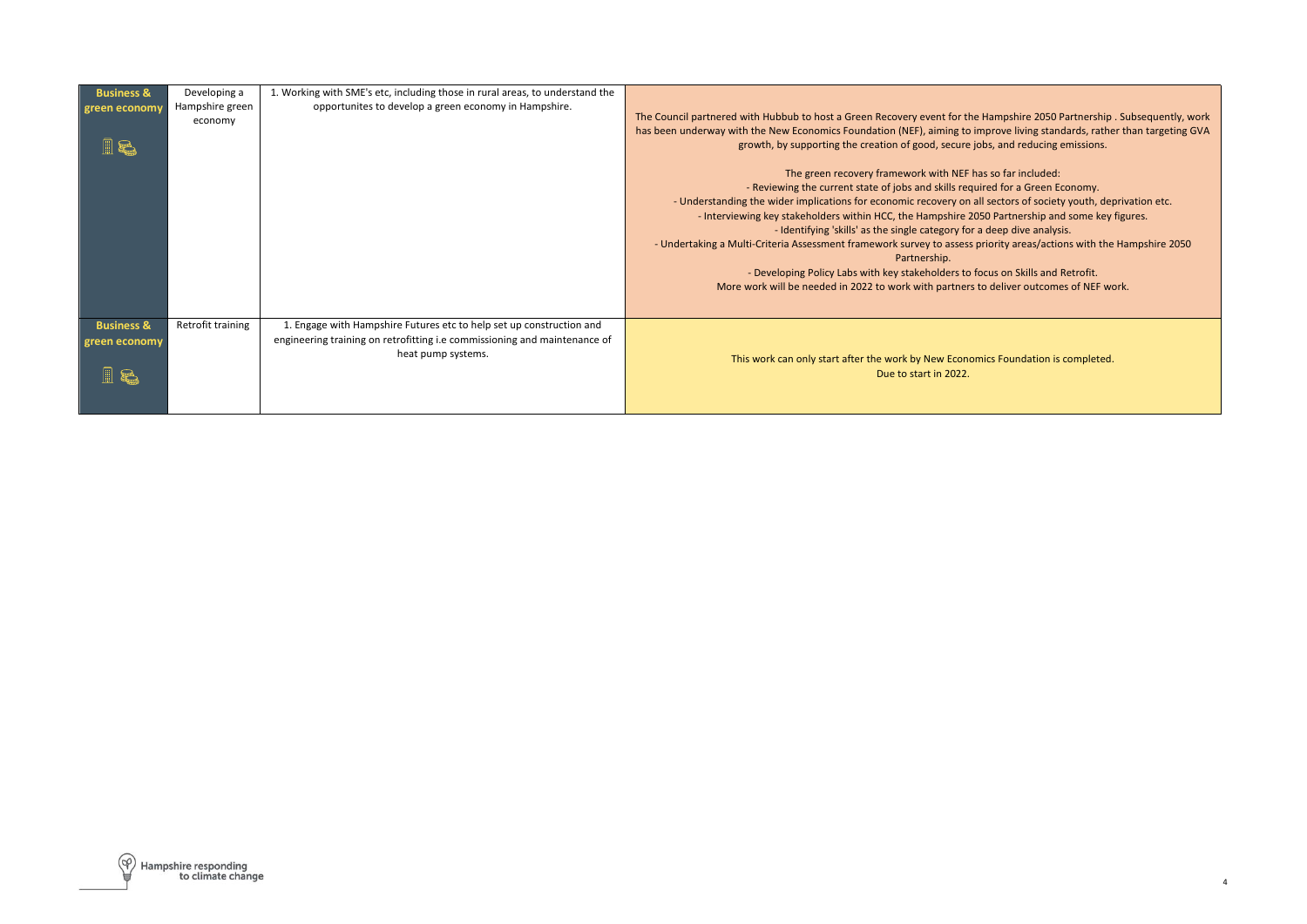## **Framework for Strategic Programmes 2020-2025 Climate Change Resilience**

**These Strategic Programmes have been designed to deliver outcomes to reach our targets in 2050 and are therefore very long term and extensive in nature. As this is the first of the Frameworks to 2025 it mainly focuses on setting the foundations for these longer term programmes. Therefore many of the milestones will go beyond 2025, will overlap in terms of delivery and will be interdependant.** 

| <b>Key Policy</b><br>Area                       | Programme                                    | Key milestones to 2025                                                                                                                                                                                                                                                                                                                                                                                                         | <b>Progress 2020-2021</b>                                                                                                                                                                                                                                                                                                                                                                                                                                                                                                                                                                                                                                                                                                                                                                                                                                                                                                                                                                                   |
|-------------------------------------------------|----------------------------------------------|--------------------------------------------------------------------------------------------------------------------------------------------------------------------------------------------------------------------------------------------------------------------------------------------------------------------------------------------------------------------------------------------------------------------------------|-------------------------------------------------------------------------------------------------------------------------------------------------------------------------------------------------------------------------------------------------------------------------------------------------------------------------------------------------------------------------------------------------------------------------------------------------------------------------------------------------------------------------------------------------------------------------------------------------------------------------------------------------------------------------------------------------------------------------------------------------------------------------------------------------------------------------------------------------------------------------------------------------------------------------------------------------------------------------------------------------------------|
| <b>Transport</b>                                | Highways<br>Infrastructure<br>(Management)   | 1.Identify and map highway assets most at risk from weather<br>fluctuations.<br>2. Develop existing highway asset data sets to identify required<br>maintenance interventions.                                                                                                                                                                                                                                                 | 1.A highway resilient network (including assets) is being developed and mapped - this will need further refinement to identify<br>specific one off assets most at risk from weather fluctuations.                                                                                                                                                                                                                                                                                                                                                                                                                                                                                                                                                                                                                                                                                                                                                                                                           |
|                                                 |                                              | 3. Identify appropriate material treatment and/or mitigation measures.<br>4. Identify appropriate design standards and materials for new capital<br>infrastructure.<br>5.Embed life cycle and investment planning across all assets to<br>optimise resilience of the network.                                                                                                                                                  | 2.Development of existing highway asset data sets has commenced with improved flood hot spot identification. Drainage assets<br>are well progressed and being reviewed with a trial of sensors to assess maintenance interventions.<br>3. Little progress on this item to date - see material coments in item 4 below.<br>4. A review and development of ETE technical guidance documents are underway for HCC and third party capital infrastructure. A<br>review of materials has commenced with some trials of warm and cold materials proving sucessful. This will need to be written up<br>and rolled out across the departments guidance docs, live contracts and into the relevant technical guidance.<br>5. Life cycle tools and investment planning for ITS assets is being developed. This will give the department life cycle plans for<br>C/W's, F/W's, Structures and ITS. This will help investment planning at budget setting stage for all assets to optimise resilience of<br>the network. |
|                                                 |                                              |                                                                                                                                                                                                                                                                                                                                                                                                                                |                                                                                                                                                                                                                                                                                                                                                                                                                                                                                                                                                                                                                                                                                                                                                                                                                                                                                                                                                                                                             |
| <b>Residential</b>                              | Hampshire<br>housing retrofit<br>accelerator | 1. Map energy efficiency of Hampshire-owned housing stock and<br>understand potential, ensuring resilience to overheating etc. is<br>considered.<br>2. Establish framework for identifying which properties to prioritise in<br>terms of installing reslience measures such as SuD's and providing<br>shading.<br>3. Identify low regrets adaptation measures which can be easily<br>integrated with typical energy retrofits. | 1 & 2. Liaison has been ongoing with the Greater South East and South West Energy Hubs regarding the Local Authority Delivery<br>Phase 2 of the Green Homes Grant (GHG LAD2). Priority is emissions not resilience, more work needed to incorporate resilience.<br>3. Working with the New Economics Foundation on a green economy with a focus on retrofit skills and financing. Also exploring<br>the opportunity to map retrofit needs and investement across the whole Hampshire housing stock. This will help to support the<br>resilience measures but more work is needed to understand how measures can be identified and delivered.<br>3. Need to work across teams like Flood & Water Management to identify messages for residents on building resilience.                                                                                                                                                                                                                                       |
| <b>Buildings &amp;</b><br><b>Infrastructure</b> | Urban resilience<br>targets                  | 1. Engage with district councils on urban resilience, understand their<br>current level, planned activities and general appetite.                                                                                                                                                                                                                                                                                              | Engagement with the Local Planning Authorities through HIPOG has commenced.<br>Looking to suggest that a sub-group be established to look at these issues.                                                                                                                                                                                                                                                                                                                                                                                                                                                                                                                                                                                                                                                                                                                                                                                                                                                  |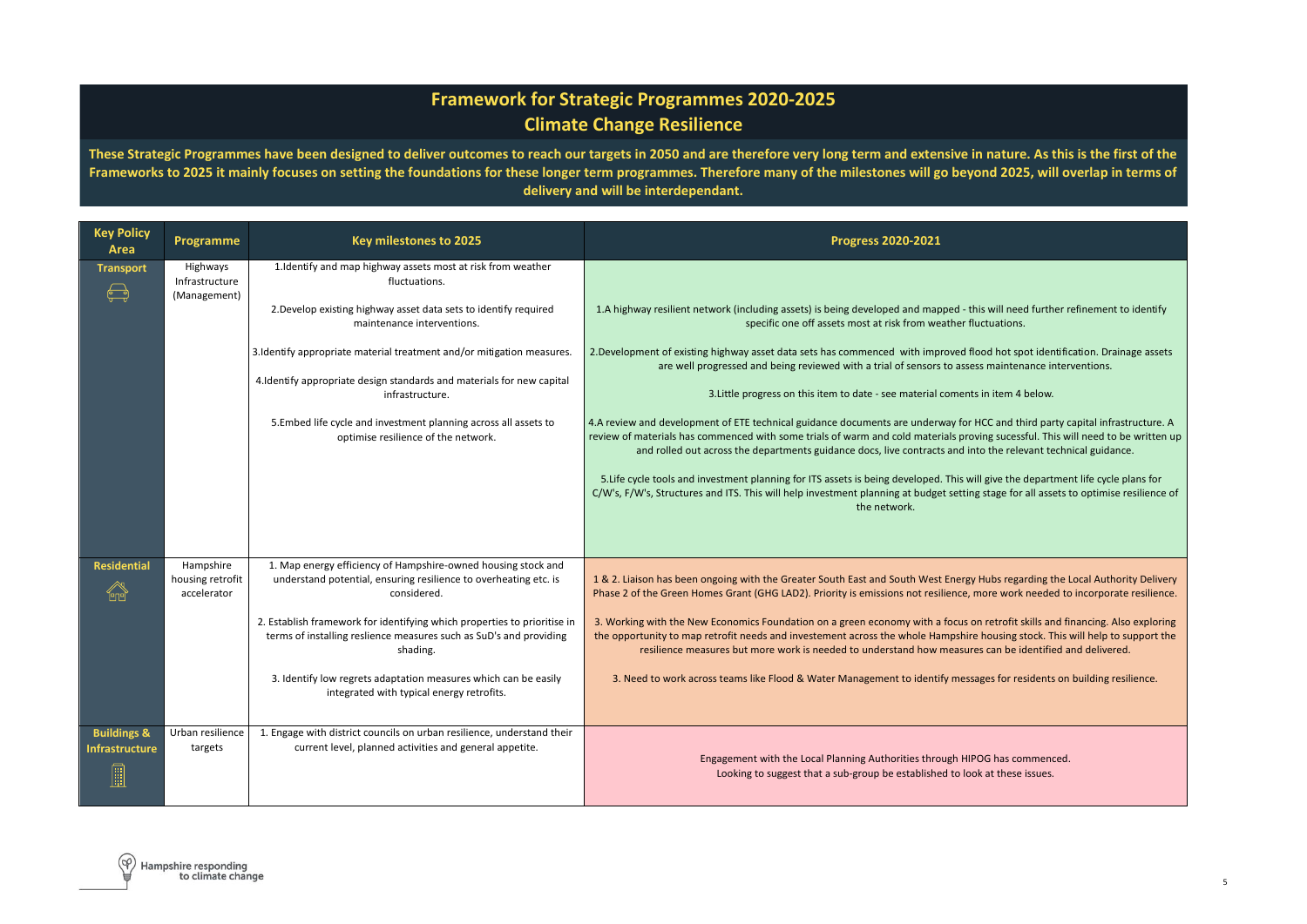| <b>Buildings &amp;</b><br><b>Infrastructure</b> | Flood risk<br>management                    | 1. Engagement with district councils and developers regarding new<br>developments on flood risk land.                                                                                                                                 |                                                                                                                                                                                                                                                                                                                                                                                                                                                                                       |
|-------------------------------------------------|---------------------------------------------|---------------------------------------------------------------------------------------------------------------------------------------------------------------------------------------------------------------------------------------|---------------------------------------------------------------------------------------------------------------------------------------------------------------------------------------------------------------------------------------------------------------------------------------------------------------------------------------------------------------------------------------------------------------------------------------------------------------------------------------|
| ▦                                               |                                             |                                                                                                                                                                                                                                       | As the Lead Local Flood Authority, HCC has:<br>- Continued to engage with LPAs as the statutory consultee for surface water management on major developments since 2015<br>https://assets.publishing.service.gov.uk/government/uploads/system/uploads/attachment_data/file/911812/surface-water-<br>drainage-review.pdf                                                                                                                                                               |
|                                                 |                                             |                                                                                                                                                                                                                                       | - Chaired quarterly Technical Delivery Group meetings involving representatives of risk management authorities including LPAs.                                                                                                                                                                                                                                                                                                                                                        |
|                                                 |                                             |                                                                                                                                                                                                                                       | - Published the new Local Flood and Water Management Strategy:<br>https://documents.hants.gov.uk/flood-water-management/local-flood-water-management-strategy.pdf                                                                                                                                                                                                                                                                                                                     |
|                                                 |                                             |                                                                                                                                                                                                                                       | - Supported the preparation of the national "Report of a review of the arrangements for determining responsibility for surface<br>water and drainage assets".                                                                                                                                                                                                                                                                                                                         |
|                                                 |                                             |                                                                                                                                                                                                                                       | - Started to work with Partnership for South Hampshire on Strategic Flood Risk Assessment.                                                                                                                                                                                                                                                                                                                                                                                            |
|                                                 |                                             |                                                                                                                                                                                                                                       | - Participated in the Environment Agency Flood and Coastal Resilience Innovation Programme Community:<br>https://www.gov.uk/guidance/flood-and-coastal-resilience-innovation-programme.                                                                                                                                                                                                                                                                                               |
|                                                 |                                             |                                                                                                                                                                                                                                       | - Commissioned Outer Winchester - Strategic Flood and Water Management Pilot Programme.                                                                                                                                                                                                                                                                                                                                                                                               |
|                                                 |                                             |                                                                                                                                                                                                                                       |                                                                                                                                                                                                                                                                                                                                                                                                                                                                                       |
| <b>Buildings &amp;</b><br><b>Infrastructure</b> | Strategic<br>Planning to<br>support climate | 1. Encourage local planning authorities to create an evidence base of<br>existing green corridors as well as potential urban heat island.                                                                                             |                                                                                                                                                                                                                                                                                                                                                                                                                                                                                       |
|                                                 | change                                      | 2. Establishing a spatial framework to steer sustainable and resilient<br>development, to include consideration of the impacts of climate change<br>on development.                                                                   | Engagement with LPAs through HIPOG has commenced.                                                                                                                                                                                                                                                                                                                                                                                                                                     |
|                                                 |                                             | 3. Encourage through the Hampshire & Isle of Wight Planning Officers'<br>Group the development of guidance for planning authorities on how to<br>leverage planning requirements to drive climate action that addresses<br>resilience. | The Hampshire Spatial Framework has been comissioned and will be completed by July 2021.                                                                                                                                                                                                                                                                                                                                                                                              |
| <b>Energy</b><br><b>Generation &amp;</b>        | 'Support and<br>Scale'                      | 1. Review outcome of Community Energy South (CES) project to identify<br>opportunities going forward for new community energy projects,                                                                                               |                                                                                                                                                                                                                                                                                                                                                                                                                                                                                       |
| <b>Distribution</b>                             | Community<br>energy<br>programme            | providing community resilience.<br>2. Design a targeted technical support programme around the findings<br>of the CES project, building awareness for community groups, and<br>providing information or financing routes.             | 1&2. The CES project is on track and underway, providing first step support to the top 5 most developed community groups.<br>Guidance is being produced to include, for example, technical, legal, governance and funding aspects. Masterclasses were<br>delivered to over 90 individuals to introduce commuity energy. Also developing a pilot project to act as a guide for other<br>community groups going forward. Discussions underway for next steps for a strategic programme. |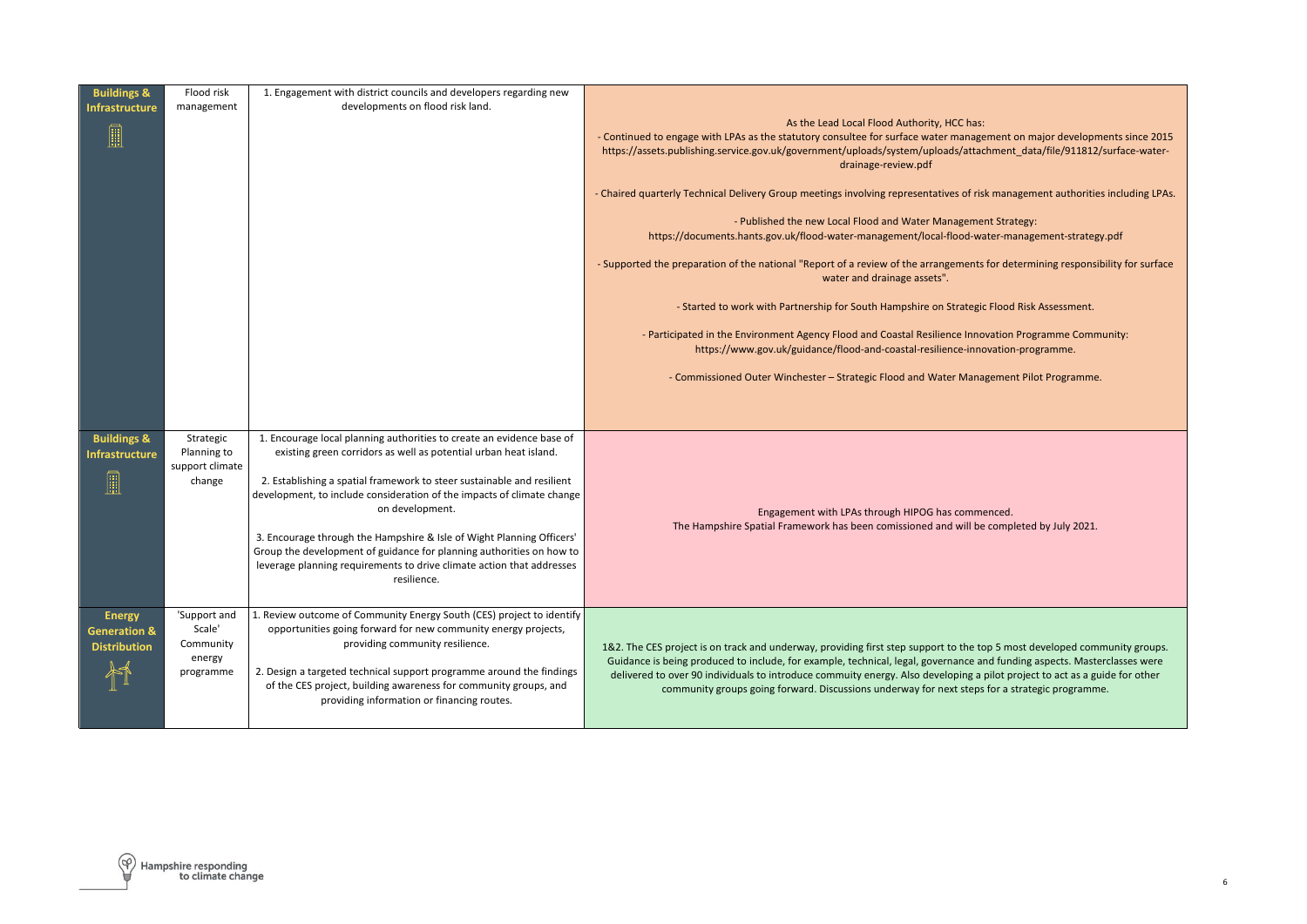| <b>Energy</b>                                 | Energy                              | 1. Identify critical local energy issues which could be addressed to                                                                                |                                                                                                                                                                                                                                                       |
|-----------------------------------------------|-------------------------------------|-----------------------------------------------------------------------------------------------------------------------------------------------------|-------------------------------------------------------------------------------------------------------------------------------------------------------------------------------------------------------------------------------------------------------|
| <b>Generation &amp;</b>                       | Innovation Zone                     | unlock a more resilient energy system for Hampshire.                                                                                                | 1-3 This work can only start after the work with University of Southampton (see above) and New Economics Foundation is                                                                                                                                |
| <b>Distribution</b>                           |                                     | 2. Design the Energy Innovation Zone concept and proposal, securing                                                                                 | completed.                                                                                                                                                                                                                                            |
|                                               |                                     | buy-in from relevant parties.                                                                                                                       | Due to start in 2022.                                                                                                                                                                                                                                 |
|                                               |                                     | 3. Submit funding application to Central Government.                                                                                                | 2-3. Will review relevance of an "Energy Innvovation Zone" based on work and engagement with LEPs etc.                                                                                                                                                |
|                                               |                                     |                                                                                                                                                     |                                                                                                                                                                                                                                                       |
| Waste &                                       | Work with                           | 1. Identify critical points of vulnerability in the waste collection and                                                                            |                                                                                                                                                                                                                                                       |
| <b>Circular</b>                               | districts within<br>Hampshire Waste | treatment process.                                                                                                                                  | Hampshire's waste strategy will be updated later in 2021 and will consider whole system costs and potential synergies. The                                                                                                                            |
| Economy                                       | Partnership to                      | 2. Identify where circular practices and principles can be adopted or                                                                               | outcomes of Government consultations on consistent collections, extended producer responsibility, and introducing a deposit                                                                                                                           |
| ᠘                                             | create a more                       | adapted to reduce their exposures. This includes looking at potential                                                                               | return scheme will have a significant bearing on HCC's strategy development. The existing Waste Prevention Programme<br>incorporates circular practice ambitions.                                                                                     |
|                                               | resilient waste<br>system           | synergies and efficiencies across district boundaries.                                                                                              |                                                                                                                                                                                                                                                       |
| <b>Natural</b>                                | Green                               | 1. Understand the role of green infrastructure in reducing climate                                                                                  |                                                                                                                                                                                                                                                       |
| <b>Environment</b>                            | infrastructure                      | impacts (e.g minimising flooding and overheating) and agree a                                                                                       |                                                                                                                                                                                                                                                       |
|                                               | opportunities                       | monitoring and measurement framework.                                                                                                               | -The Hampshire Spatial Framework has been comissioned and will be completed by July 2021 - The Framework is shaped around<br>10 themes – covering everything from biodiversity, landscape and seascape, to broadband, waste and minerals. However the |
|                                               |                                     | 2. Maximise appropriate opportunities for tree planting, rewilding, and                                                                             | spatial opportunities identified will be 'multifunctional', focusing on the place-based overlap between the themes:                                                                                                                                   |
|                                               |                                     | biodiversity net gain etc to support benefits such as habitat creation                                                                              | https://hampshire-spatial-framework-luc.hub.arcgis.com/                                                                                                                                                                                               |
|                                               |                                     | and flood management.                                                                                                                               | - Publication of new Local Flood and Water Management Strategy which focuses on the benefits of Natural Flood Management.                                                                                                                             |
|                                               |                                     |                                                                                                                                                     | - Collaborative working with strategic partners to develop thinking about Local Nature Recovery Strategies                                                                                                                                            |
|                                               |                                     |                                                                                                                                                     | - Work started on development of Hampshire Tree Strategy Action Plan and submitted response to England Tree Strategy<br>consultation                                                                                                                  |
|                                               |                                     |                                                                                                                                                     |                                                                                                                                                                                                                                                       |
|                                               |                                     |                                                                                                                                                     | - Participation in ELM Convenor Partnership                                                                                                                                                                                                           |
|                                               |                                     |                                                                                                                                                     |                                                                                                                                                                                                                                                       |
| <b>Business &amp;</b><br><b>Green Economy</b> | Developing a<br>resilient           | 1. Research existing evidence and consult SME's etc, including those in<br>rural areas, to understand the opportunites and barriers to developing a |                                                                                                                                                                                                                                                       |
|                                               | Hampshire green                     | resilient green economy in Hampshire.                                                                                                               | 1. The Council partnered with Hubbub to host a Green Recovery event for the Hampshire 2050 Partnership . Subsequently, work                                                                                                                           |
|                                               | economy                             | 2. Off the back of this, leverage partner organisations' activities and plan                                                                        | has been underway with the New Economics Foundation (NEF), aiming to improve living standards, rather than targeting GVA<br>growth, by supporting the creation of good, secure jobs, and reducing emissions.                                          |
|                                               |                                     | targetted interventions to support Hampshire's SMEs in taking on                                                                                    |                                                                                                                                                                                                                                                       |
|                                               |                                     | ambitious steps to improve resilience, and in the process, drive                                                                                    | The green recovery framework with NEF has so far included:<br>- Reviewing the current state of jobs and skills required for a Green Economy.                                                                                                          |
|                                               |                                     | innovation.                                                                                                                                         | - Understanding the wider implications for economic recovery on all sectors of society youth, deprivation etc.                                                                                                                                        |
|                                               |                                     |                                                                                                                                                     | - Interviewing key stakeholders within HCC, the Hampshire 2050 Partnership and some key figures.                                                                                                                                                      |
|                                               |                                     |                                                                                                                                                     | - Identifying 'skills' as the single category for a deep dive analysis.<br>- Undertaking a Multi-Criteria Assessment framework survey to assess priority areas/actions with the Hampshire 2050 Partnership.                                           |
|                                               |                                     |                                                                                                                                                     | - Developing Policy Labs with key stakeholders to focus on Skills and Retrofit.                                                                                                                                                                       |
|                                               |                                     |                                                                                                                                                     | 2. More work will be needed with partners using outcomes of NEF work.                                                                                                                                                                                 |
|                                               |                                     |                                                                                                                                                     |                                                                                                                                                                                                                                                       |